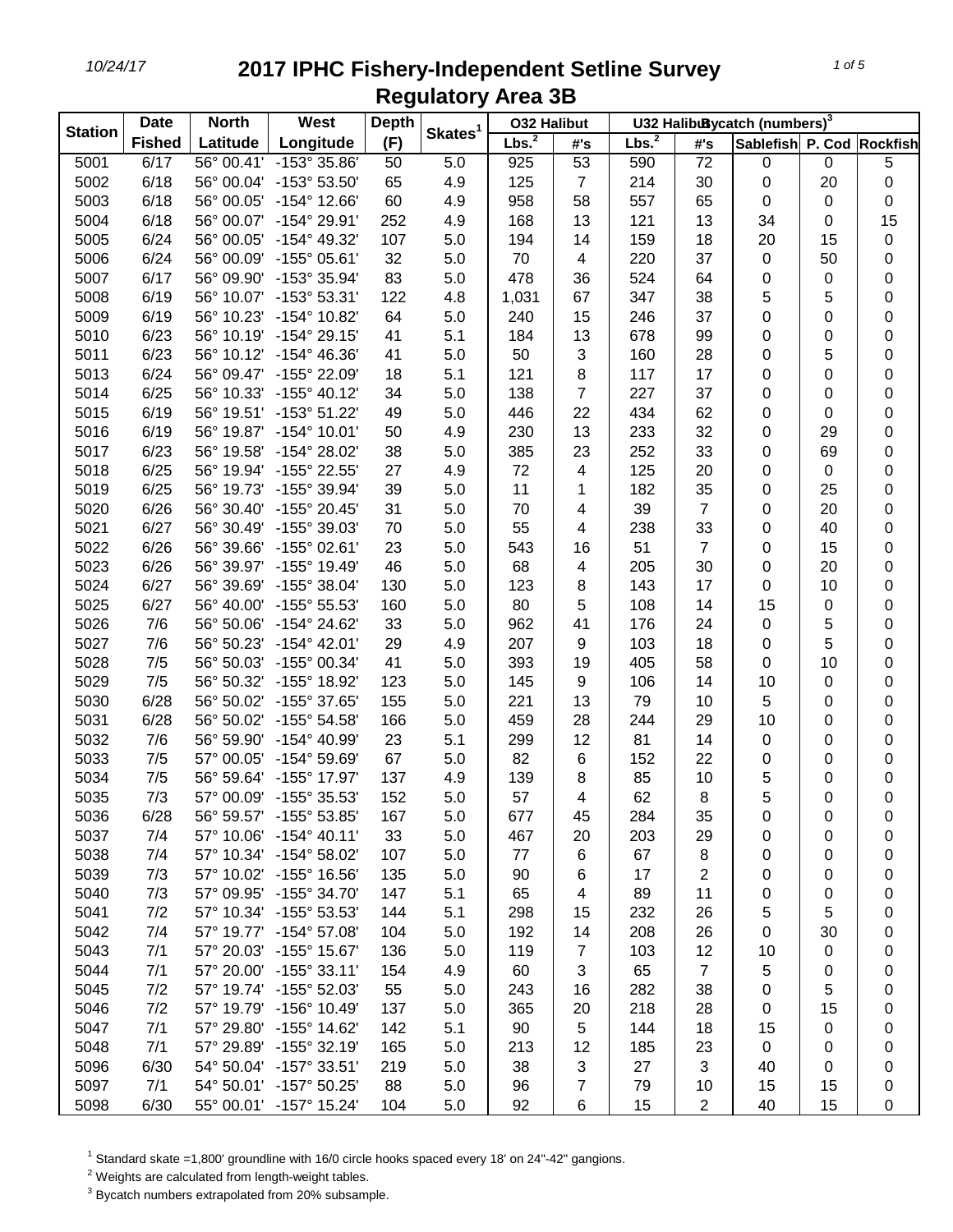|                | <b>Date</b>   | West<br><b>North</b> |                         | <b>Depth</b> |                     | <b>032 Halibut</b> |                  | U32 HalibuBycatch (numbers) <sup>3</sup> |                         |                           |             |             |  |
|----------------|---------------|----------------------|-------------------------|--------------|---------------------|--------------------|------------------|------------------------------------------|-------------------------|---------------------------|-------------|-------------|--|
| <b>Station</b> | <b>Fished</b> | Latitude             | Longitude               | (F)          | Skates <sup>1</sup> | Lbs. <sup>2</sup>  | #'s              | Lbs. <sup>2</sup>                        | #'s                     | Sablefish P. Cod Rockfish |             |             |  |
| 5099           | 6/30          | 55° 00.01'           | $-157^{\circ}$ 32.12'   | 54           | 5.0                 | 67                 | 5                | 28                                       | $\overline{\mathbf{4}}$ | 0                         | 59          | 5           |  |
| 5100           | 7/1           | 54° 59.99'           | -157° 50.05'            | 44           | 5.0                 | 1,325              | 70               | 308                                      | 37                      | 0                         | 5           | 5           |  |
| 5101           | 7/1           | 55° 00.01'           | -158° 06.94'            | 72           | 5.0                 | 176                | 13               | 396                                      | 55                      | 0                         | 10          | $\pmb{0}$   |  |
| 5102           | 6/28          | 55° 09.99'           | -156° 22.26'            | 280          | 5.0                 | 65                 | 4                | 0                                        | 0                       | 45                        | 0           | $\pmb{0}$   |  |
| 5103           | 6/28          | 55° 10.05'           | -156° 39.01'            | 289          | 5.0                 | 43                 | 3                | 20                                       | 2                       | 45                        | 0           | $\pmb{0}$   |  |
| 5104           | 6/29          | 55° 10.01'           | -156° 57.23'            | 85           | 5.0                 | 286                | 20               | 231                                      | 27                      | 20                        | 30          | $\pmb{0}$   |  |
| 5105           | 6/29          | 55° 09.99'           | -157° 13.95'            | 61           | 5.0                 | 379                | 23               | 390                                      | 51                      | 5                         | 74          | $\pmb{0}$   |  |
| 5106           | 7/8           | 55° 09.94'           | -157° 31.56'            | 46           | 5.0                 | 2,476              | 121              | 314                                      | 42                      | 0                         | 10          | $\pmb{0}$   |  |
| 5107           | 7/2           | 55° 10.01'           | -157° 49.00'            | 43           | 5.0                 | 842                | 41               | 187                                      | 24                      | 0                         | $\mathbf 0$ | $\pmb{0}$   |  |
| 5108           | 7/2           | 55° 10.00'           | -158° 07.04'            | 55           | 5.0                 | 383                | 25               | 493                                      | 68                      | 0                         | 15          | $\pmb{0}$   |  |
| 5109           | 6/28          | 55° 20.03'           | -156° 38.81'            | 66           | 5.0                 | 356                | 23               | 290                                      | 36                      | 0                         | 200         | $\mathbf 0$ |  |
| 5110           | 6/29          | 55° 20.11'           | -156° 55.98'            | 51           | 5.0                 | 541                | 33               | 429                                      | 57                      | 0                         | 10          | 5           |  |
| 5111           | 7/8           | 55° 20.19'           | -157° 14.32'            | 48           | 5.0                 | 693                | 45               | 417                                      | 57                      | 0                         | 25          | $\pmb{0}$   |  |
| 5112           | 7/8           | 55° 19.99'           | -157° 30.76'            | 47           | 5.0                 | 799                | 40               | 282                                      | 40                      | 0                         | 5           | $\pmb{0}$   |  |
| 5113           | 7/2           | 55° 19.75'           | -157° 48.92'            | 44           | 4.9                 | 292                | 13               | 321                                      | 49                      | 0                         | 10          | $\pmb{0}$   |  |
| 5114           | 7/3           | 55° 20.00'           | -158° 06.05'            | 58           | 4.9                 | 140                | $\boldsymbol{9}$ | 300                                      | 43                      | 0                         | 64          | $\pmb{0}$   |  |
| 5115           | 7/3           | 55° 20.03'           | -158° 24.03'            | 80           | 4.9                 | 13                 | 1                | 288                                      | 40                      | 5                         | 15          | 0           |  |
| 5117           | 7/9           | 55° 30.05'           | -156° 55.08'            | 48           | 5.0                 | 1,066              | 53               | 269                                      | 32                      | 0                         | $\pmb{0}$   | 10          |  |
| 5118           | 7/10          | 55° 29.97'           | $-157^{\circ}$ 13.49'   | 47           | 5.0                 | 686                | 41               | 481                                      | 69                      | 0                         | 10          | $\pmb{0}$   |  |
| 5119           | 7/10          | 55° 29.84'           | -157° 30.73'            | 51           | 5.0                 | 171                | 8                | 517                                      | 72                      | 0                         | 54          | $\pmb{0}$   |  |
| 5120           | 7/11          | 55° 29.91'           | $-157^{\circ}$ 48.22'   | 51           | 5.0                 | 224                | 16               | 316                                      | 44                      | 0                         | 59          | $\pmb{0}$   |  |
| 5121           | 7/7           | 55° 30.01'           | -158° 05.97'            | 70           | 5.0                 | 45                 | 3                | 214                                      | 32                      | 10                        | 45          | $\pmb{0}$   |  |
| 5122           | 7/3           | 55° 30.01'           | -158° 23.99'            | 79           | 5.0                 | 215                | 14               | 224                                      | 30                      | 0                         | 64          | $\pmb{0}$   |  |
| 5123           | 7/9           | 55° 40.10'           | -156° 55.22'            | 48           | 5.0                 | 646                | 35               | 545                                      | 79                      | 0                         | 54          | $\pmb{0}$   |  |
| 5124           | 7/10          | 55° 40.05'           | -157° 12.52'            | 47           | 5.0                 | 347                | 16               | 439                                      | 67                      | 0                         | 20          | $\pmb{0}$   |  |
| 5125           | 7/11          | 55° 39.91'           | -157° 30.48'            | 54           | 5.0                 | 224                | 13               | 273                                      | 41                      | 0                         | 84          | $\pmb{0}$   |  |
| 5126           | 7/11          | 55° 40.16'           | $-157^{\circ}$ 48.10'   | 72           | 4.9                 | 154                | 10               | 252                                      | 37                      | 10                        | 39          | $\pmb{0}$   |  |
| 5127           | 7/12          | 55° 39.79'           | -158° 06.62'            | 70           | 4.9                 | 142                | $\boldsymbol{9}$ | 200                                      | 29                      | 29                        | 24          | $\pmb{0}$   |  |
| 5128           | 7/4           | 55° 39.99'           | -158° 23.05'            | 71           | 5.0                 | 89                 | $\,6$            | 159                                      | 25                      | 0                         | 20          | $\pmb{0}$   |  |
| 5129           | 7/4           | 55° 40.03'           | $-158^{\circ}$ 41.12'   | 49           | 4.9                 | 437                | 23               | 412                                      | 65                      | 0                         | 83          | $\pmb{0}$   |  |
| 5130           | 7/13          | 55° 50.09'           | $-157^\circ$ 11.80      | 56           | 4.9                 | 101                | $\overline{7}$   | 274                                      | 43                      | 0                         | 103         | $\pmb{0}$   |  |
| 5131           | 7/13          | 55° 50.08'           | -157° 29.66'            | 55           | 5.0                 | 118                | $\overline{7}$   | 101                                      | 16                      | 0                         | 75          | 0           |  |
| 5132           | 7/12          | 55° 50.01'           | $-157^{\circ}$ 47.47'   | 67           | 4.9                 | 83                 | 6                | 199                                      | 27                      | 20                        | 15          | 0           |  |
| 5133           | 7/12          | 55° 50.02'           | $-158^{\circ}$ 04.42    | 44           | 4.9                 | 461                | 25               | 489                                      | 79                      | $\pmb{0}$                 | 64          | $\pmb{0}$   |  |
| 5134           | 7/4           | 55° 50.03'           | -158° 23.13'            | 59           | 5.0                 | 372                | 21               | 208                                      | 30                      | 0                         | 15          | 0           |  |
| 5135           | 7/13          | 56° 00.05'           | $-157^{\circ}$ 29.15'   | 65           | 5.0                 | 12                 | 1                | 234                                      | 36                      | 0                         | 119         | 0           |  |
| 5136           | 6/4           | 55° 59.98'           | $-157^{\circ}$ 47.07'   | 68           | 5.0                 | 138                | 8                | 158                                      | 24                      | 0                         | 5           | 0           |  |
| 5137           | 6/4           | 55° 59.93'           | $-158^{\circ}$ 04.94'   | 47           | 5.0                 | 195                | $\overline{7}$   | 44                                       | 7                       | 0                         | 25          | 0           |  |
| 5138           | 6/3           | 56° 10.12'           | -157° 46.97'            | 86           | 5.0                 | 495                | 17               | 40                                       | 6                       | 0                         | 20          | 0           |  |
| 5139           | 6/3           | 56° 10.19'           | -158° 04.96'            | 43           | 5.0                 | 533                | 18               | 47                                       | 9                       | 0                         | 35          | 0           |  |
| 5140           | 6/3           | 56° 20.05'           | -158° 03.98'            | 34           | 5.0                 | 394                | 14               | 9                                        | 2                       | 0                         | 50          | $\pmb{0}$   |  |
| 5141           | 6/19          | 54° 29.90'           | -159° 00.51'            | 172          | 5.0                 | 147                | 9                | 54                                       | 6                       | 15                        | $\mathbf 0$ | 10          |  |
| 5142           | 6/19          | 54° 29.95'           | -159° 17.02'            | 80           | 5.0                 | 152                | 11               | 329                                      | 45                      | 0                         | 59          | $\pmb{0}$   |  |
| 5143           | 6/18          | 54° 29.91'           | -159° 33.97'            | 62           | 4.9                 | 508                | 32               | 423                                      | 53                      | 0                         | 88          | 5           |  |
| 5144           | 6/17          | 54° 30.01'           | $-159°51.17'$           | 65           | 5.0                 | 139                | 10               | 312                                      | 45                      | 0                         | 40          | $\pmb{0}$   |  |
| 5145           | 6/17          | 54° 30.09'           | -160° 09.03'            | 66           | 4.9                 | 146                | 9                | 322                                      | 46                      | 0                         | 83          | 0           |  |
| 5146           | 6/21          | 54° 39.97'           | -158° 24.98'            | 117          | 5.0                 | 560                | 36               | 166                                      | 19                      | 30                        | 15          | 0           |  |
| 5147           | 6/20          | 54° 39.93'           | -158° 41.99'            | 57           | 5.0                 | 633                | 37               | 446                                      | 58                      | 0                         | 50          | 10          |  |
| 5148           | 6/19          | 54° 40.07'           | -159° 00.22'            | 50           | 5.0                 | 713                | 37               | 262                                      | 34                      | 0                         | 10          | 0           |  |
| 5149           | 6/18          |                      | 54° 40.05' -159° 17.02' | 40           | 5.0                 | 693                | 31               | 195                                      | 28                      | 0                         | 5           | 0           |  |

<sup>1</sup> Standard skate =1,800' groundline with 16/0 circle hooks spaced every 18' on 24"-42" gangions.

Weights are calculated from length-weight tables.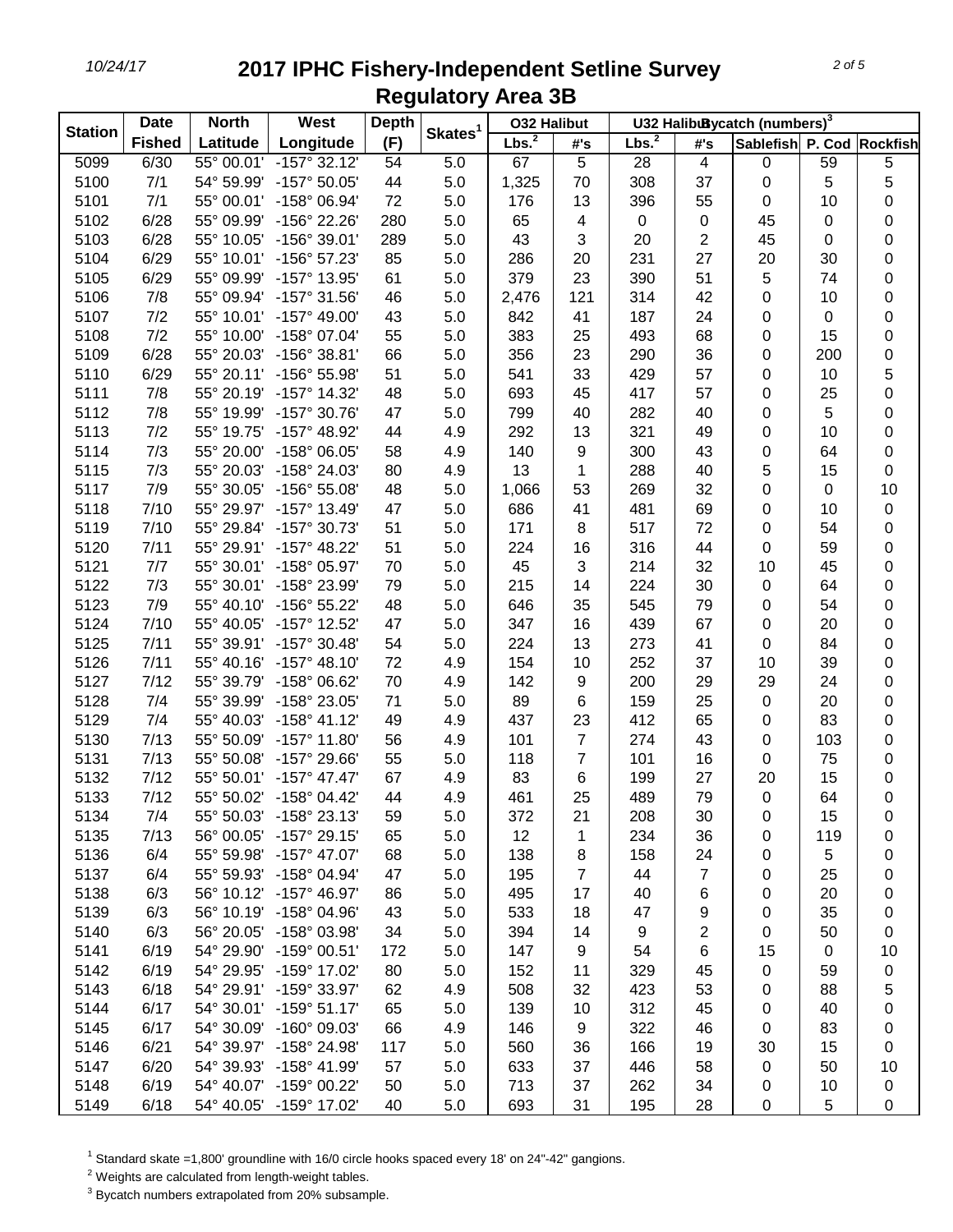|                | <b>Date</b>   | <b>North</b> | West<br><b>Depth</b>    |     | <b>032 Halibut</b>  |                   | U32 HalibuBycatch (numbers) <sup>3</sup> |           |     |                           |           |             |
|----------------|---------------|--------------|-------------------------|-----|---------------------|-------------------|------------------------------------------|-----------|-----|---------------------------|-----------|-------------|
| <b>Station</b> | <b>Fished</b> | Latitude     | Longitude               | (F) | Skates <sup>1</sup> | Lbs. <sup>2</sup> | #'s                                      | Lbs. $^2$ | #'s | Sablefish P. Cod Rockfish |           |             |
| 5150           | 6/18          | 54° 40.01'   | $-159°34.16'$           | 35  | 5.0                 | 659               | $\overline{23}$                          | 110       | 18  | 0                         | 10        | 15          |
| 5151           | 6/16          | 54° 40.08'   | -159° 52.23'            | 42  | 4.9                 | 1,226             | 42                                       | 221       | 33  | $\pmb{0}$                 | 10        | 0           |
| 5152           | 6/17          | 54° 40.01'   | $-160^{\circ}$ 09.17'   | 49  | 5.0                 | 303               | 13                                       | 454       | 62  | 0                         | 90        | 0           |
| 5153           | 6/21          | 54° 50.01'   | -158° 06.99'            | 54  | 5.0                 | 513               | 35                                       | 310       | 41  | 0                         | 20        | $\pmb{0}$   |
| 5154           | 6/21          | 54° 49.95'   | -158° 25.05'            | 109 | 5.0                 | 278               | 18                                       | 99        | 13  | 15                        | $\pmb{0}$ | 0           |
| 5155           | 6/20          | 54° 49.91'   | -158° 42.03'            | 54  | 5.0                 | 475               | 26                                       | 331       | 44  | $\mathbf 0$               | 25        | 0           |
| 5156           | 6/20          | 54° 50.08'   | -159° 00.09'            | 39  | 5.0                 | 239               | 12                                       | 273       | 40  | 0                         | 99        | 0           |
| 5157           | 6/16          | 54° 50.00'   | -159° 52.12'            | 30  | 5.0                 | 303               | 11                                       | 86        | 15  | 0                         | 50        | 0           |
| 5158           | 6/16          | 54° 50.01'   | $-160^{\circ}$ 08.98'   | 38  | 5.0                 | 86                | $\overline{\mathbf{4}}$                  | 74        | 16  | 0                         | 15        | 0           |
| 5159           | 6/15          | 54° 49.95'   | -160° 26.54'            | 47  | 5.0                 | 30                | $\overline{c}$                           | 226       | 34  | 0                         | 119       | 0           |
| 5160           | 6/22          | 54° 59.88'   | -158° 25.01'            | 114 | 5.0                 | 645               | 38                                       | 123       | 14  | 5                         | 10        | 0           |
| 5161           | 6/22          | 54° 59.95'   | -158° 42.06'            | 69  | 5.0                 | 80                | 5                                        | 260       | 39  | 0                         | 50        | 0           |
| 5162           | 6/10          | 54° 59.90'   | -158° 59.07'            | 46  | 5.0                 | 94                | 4                                        | 143       | 28  | 0                         | 89        | 0           |
| 5163           | 6/10          | 55° 00.00'   | -159° 16.97'            | 22  | 5.0                 | 1,951             | 50                                       | 29        | 3   | 0                         | 0         | 0           |
| 5164           | 6/15          | 55° 00.03'   | -160° 26.99'            | 63  | 5.0                 | 146               | 8                                        | 303       | 40  | 5                         | 65        | 0           |
| 5165           | 6/15          | 54° 59.93'   | $-160^{\circ}$ 44.01'   | 47  | 5.0                 | 261               | 13                                       | 219       | 33  | 0                         | 20        | 0           |
| 5166           | 6/8           | 55° 09.97'   | -158° 24.01'            | 101 | 5.0                 | 100               | 6                                        | 54        | 7   | 5                         | $\pmb{0}$ | 0           |
| 5167           | 6/8           | 55° 10.03'   | $-158^{\circ}$ 41.87'   | 112 | 5.0                 | 368               | 21                                       | 190       | 22  | 10                        | 10        | 0           |
| 5168           | 6/10          | 55° 09.88'   | -158° 58.99'            | 76  | 5.0                 | 184               | 12                                       | 256       | 38  | $\pmb{0}$                 | 40        | 0           |
| 5169           | 6/11          | 55° 10.00'   | -159° 17.03'            | 38  | 5.0                 | 484               | 19                                       | 107       | 16  | 0                         | 5         | 0           |
| 5170           | 6/8           | 55° 20.02'   | $-158^{\circ}$ 42.17    | 100 | 5.0                 | 321               | 16                                       | 112       | 13  | 0                         | 0         | 0           |
| 5171           | 6/9           | 55° 20.05'   | -158° 59.15'            | 102 | 5.0                 | 255               | 13                                       | 27        | 3   | 0                         | 0         | 0           |
| 5172           | 6/9           | 55° 20.02'   | -159° 17.00'            | 97  | 5.0                 | 280               | 17                                       | 168       | 21  | 0                         | 5         | 0           |
| 5173           | 6/11          | 55° 20.03'   | -159° 34.07'            | 76  | 5.0                 | 282               | 16                                       | 270       | 37  | 0                         | 15        | 5           |
| 5174           | 6/12          | 55° 20.03'   | -159° 51.98'            | 46  | 5.0                 | 188               | 5                                        | 109       | 16  | 0                         | 45        | $\mathbf 0$ |
| 5175           | 6/7           | 55° 29.91'   | $-158^{\circ}$ 41.01'   | 87  | 5.0                 | 485               | 28                                       | 166       | 21  | 10                        | $\pmb{0}$ | $\mathbf 0$ |
| 5176           | 6/7           | 55° 29.90'   | -158° 58.94'            | 60  | 5.0                 | 244               | 14                                       | 401       | 58  | $\pmb{0}$                 | $\pmb{0}$ | 0           |
| 5177           | 6/9           | 55° 30.01'   | -159° 17.31'            | 66  | 5.0                 | 224               | 16                                       | 332       | 46  | 0                         | 25        | 0           |
| 5178           | 6/11          | 55° 30.08'   | -159° 34.25'            | 92  | 5.0                 | 354               | 18                                       | 291       | 35  | 0                         | 35        | 0           |
| 5179           | 6/12          | 55° 29.98'   | -159° 52.01'            | 92  | 5.0                 | 358               | 18                                       | 236       | 31  | 0                         | 40        | 0           |
| 5181           | 6/7           | 55° 39.87'   | -158° 59.00'            | 83  | 5.0                 | 658               | 32                                       | 327       | 46  | 0                         | 35        | 0           |
| 5182           | 6/6           | 55° 39.96'   | -159° 17.06'            | 57  | 5.0                 | 342               | 14                                       | 130       | 19  | 0                         | 20        | 0           |
| 5183           | 6/12          | 55° 40.01'   | -159° 52.00'            | 71  | 5.0                 | 473               | 22                                       | 64        | 9   | 0                         | 99        | 0           |
| 5184           | 6/6           | 55° 49.89'   | $-158^{\circ} 58.97'$   | 69  | 5.0                 | 676               | 28                                       | 57        | 8   | 0                         | 50        | 0           |
| 5185           | 6/6           | 55° 49.98'   | $-159^{\circ}$ 17.05'   | 29  | 5.0                 | 429               | 12                                       | 16        | 3   | 0                         | 25        | 0           |
| 5186           | 6/22          | 54° 00.01'   | -163° 15.20'            | 46  | 5.0                 | 118               | 8                                        | 349       | 52  | 0                         | 223       | 0           |
| 5187           | 6/22          | 54° 00.01'   | $-163^\circ$ 32.43      | 54  | 5.0                 | 27                | $\overline{2}$                           | 278       | 48  | 0                         | 70        | 0           |
| 5188           | 6/22          | 54° 00.05'   | $-163^{\circ}$ 49.01'   | 51  | 5.0                 | 57                | 3                                        | 246       | 40  | 0                         | 69        | 0           |
| 5189           | 6/10          | 54° 09.99'   | $-161°34.03'$           | 74  | 5.0                 | 144               | 11                                       | 300       | 43  | 0                         | 35        | 0           |
| 5190           | 6/10          | 54° 10.01'   | $-161°51.00'$           | 45  | 5.0                 | 437               | 25                                       | 534       | 71  | 0                         | 25        | 15          |
| 5191           | 6/11          | 54° 10.02'   | $-162^{\circ}$ 08.19    | 47  | 5.0                 | 153               | 10                                       | 216       | 32  | 0                         | 69        | 10          |
| 5192           | 6/11          | 54° 09.99'   | -162° 25.34'            | 91  | 5.0                 | $\pmb{0}$         | 0                                        | 40        | 5   | 5                         | 110       | 0           |
| 5193           | 6/22          | 54° 10.29'   | -163° 49.98'            | 49  | 5.0                 | 47                | 4                                        | 293       | 48  | 0                         | 59        | 0           |
| 5194           | 6/7           | 54° 19.99'   | $-160^{\circ}$ 08.12'   | 177 | 5.0                 | 40                | 3                                        | 124       | 16  | 20                        | 0         | 10          |
| 5195           | 6/7           | 54° 20.00'   | $-160^{\circ}$ 26.05'   | 69  | 5.0                 | 198               | 13                                       | 466       | 64  | 0                         | 114       | 0           |
| 5196           | 6/9           | 54° 19.91'   | -160° 43.02'            | 58  | 5.0                 | 309               | 23                                       | 468       | 62  | 0                         | 74        | 0           |
| 5197           | 6/9           | 54° 20.03'   | $-161^{\circ}$ 00.00    | 71  | 5.0                 | 170               | 12                                       | 709       | 96  | 5                         | 70        | 0           |
| 5198           | 6/13          | 54° 20.01'   | $-161^{\circ}$ 17.20    | 59  | 5.0                 | 368               | 22                                       | 557       | 77  | 0                         | 54        | 0           |
| 5199           | 6/10          | 54° 19.99'   | -161° 33.88'            | 80  | 5.0                 | 124               | 9                                        | 312       | 40  | 10                        | 50        | 5           |
| 5200           | 6/10          |              | 54° 19.99' -161° 50.64' | 40  | 5.0                 | 322               | 14                                       | 383       | 55  | $\pmb{0}$                 | 144       | $\pmb{0}$   |

<sup>1</sup> Standard skate =1,800' groundline with 16/0 circle hooks spaced every 18' on 24"-42" gangions.

Weights are calculated from length-weight tables.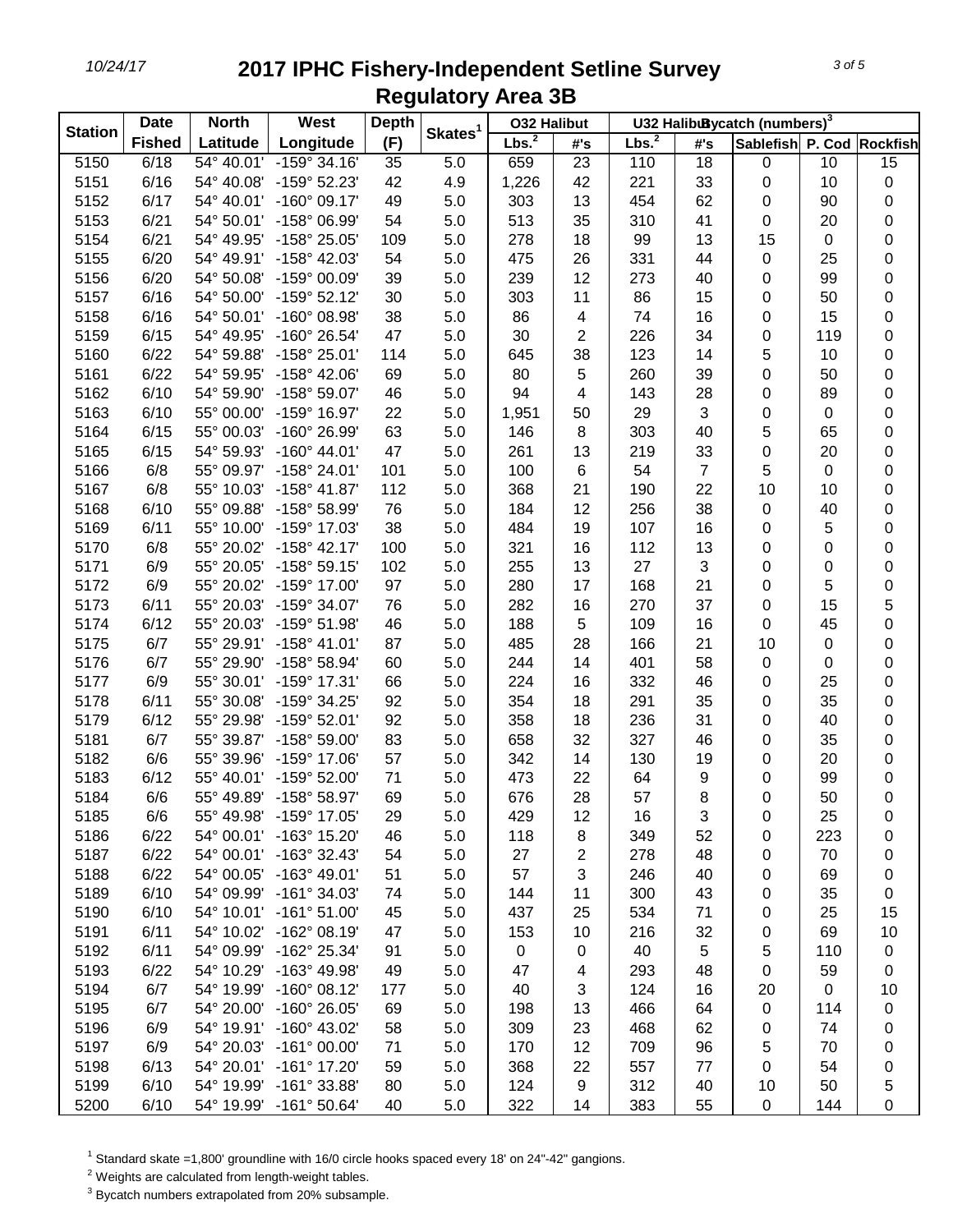| <b>Station</b> | <b>Date</b>   | <b>North</b> | West                    | <b>Depth</b> |                     | <b>O32 Halibut</b> |                         |                   |                 | U32 HalibuBycatch (numbers) <sup>3</sup> |             |                         |
|----------------|---------------|--------------|-------------------------|--------------|---------------------|--------------------|-------------------------|-------------------|-----------------|------------------------------------------|-------------|-------------------------|
|                | <b>Fished</b> | Latitude     | Longitude               | (F)          | Skates <sup>1</sup> | Lbs. <sup>2</sup>  | #'s                     | Lbs. <sup>2</sup> | #'s             | Sablefish P. Cod Rockfish                |             |                         |
| 5201           | 6/11          | 54° 20.00'   | -162° 09.02'            | 32           | 5.0                 | 902                | 33                      | 206               | $\overline{38}$ | 0                                        | 0           | $\pmb{0}$               |
| 5202           | 6/21          | 54° 19.75'   | $-163°$ 17.04'          | 27           | 5.0                 | 296                | 14                      | 122               | 18              | 0                                        | 10          | 0                       |
| 5203           | 6/21          | 54° 20.10'   | -163° 34.00'            | 60           | 5.0                 | 82                 | 3                       | 278               | 46              | 5                                        | 60          | 0                       |
| 5204           | 6/23          | 54° 19.99'   | $-163°51.10'$           | 62           | 5.0                 | 136                | $\overline{7}$          | 263               | 43              | 0                                        | 100         | 0                       |
| 5205           | 6/23          | 54° 20.00'   | -164° 08.70'            | 50           | 5.0                 | 21                 | 1                       | 167               | 35              | 0                                        | 94          | $\mathbf 0$             |
| 5206           | 6/7           | 54° 29.93'   | -160° 26.02'            | 81           | 5.0                 | 137                | 10                      | 292               | 42              | 5                                        | 54          | 0                       |
| 5207           | 6/9           | 54° 30.00'   | -160° 42.99'            | 77           | 5.0                 | 129                | $\boldsymbol{9}$        | 209               | 32              | 10                                       | 35          | $\pmb{0}$               |
| 5208           | 6/9           | 54° 29.99'   | -160° 59.90'            | 72           | 5.0                 | 148                | $\overline{7}$          | 226               | 37              | 10                                       | 15          | $\pmb{0}$               |
| 5209           | 6/13          | 54° 29.89'   | $-161°$ 18.01'          | 66           | 5.0                 | 115                | 5                       | 250               | 37              | 15                                       | 65          | 0                       |
| 5210           | 6/13          | 54° 30.04'   | $-161°34.98'$           | 36           | 5.0                 | 525                | 25                      | 454               | 73              | $\pmb{0}$                                | $\mathbf 0$ | $\pmb{0}$               |
| 5211           | 6/12          | 54° 30.02'   | $-161°52.14'$           | 77           | 5.0                 | 209                | 13                      | 326               | 44              | 10                                       | 10          | $\pmb{0}$               |
| 5212           | 6/12          | 54° 30.01'   | $-162°09.16'$           | 78           | 5.0                 | 339                | 22                      | 253               | 34              | 0                                        | 30          | $\pmb{0}$               |
| 5213           | 6/12          | 54° 30.01'   | -162° 26.08'            | 81           | 5.0                 | 309                | 18                      | 273               | 36              | 0                                        | 25          | 5                       |
| 5214           | 6/21          | 54° 29.85'   | -163° 17.79'            | 38           | 5.0                 | 254                | 15                      | 348               | 51              | 0                                        | 69          | $\pmb{0}$               |
| 5215           | 6/21          | 54° 30.00'   | -163° 34.78'            | 52           | 5.0                 | 128                | 8                       | 199               | 34              | 0                                        | 5           | $\pmb{0}$               |
| 5216           | 6/23          | 54° 30.00'   | -163° 52.99'            | 52           | 5.0                 | 187                | 8                       | 304               | 50              | 0                                        | 35          | 0                       |
| 5217           | 6/23          | 54° 30.00'   | -164° 09.88'            | 51           | 5.0                 | 36                 | 3                       | 353               | 57              | 0                                        | 30          | 0                       |
| 5218           | 6/7           | 54° 39.96'   | -160° 26.21'            | 55           | 5.0                 | 138                | 8                       | 529               | 83              | 0                                        | 35          | 0                       |
| 5219           | 6/8           | 54° 40.01'   | $-160^{\circ}$ 43.11'   | 52           | 5.0                 | 248                | 13                      | 349               | 61              | 0                                        | 30          | 0                       |
| 5220           | 6/8           | 54° 39.90'   | -161° 00.99'            | 51           | 5.0                 | 127                | $\,6$                   | 236               | 41              | 0                                        | 15          | 0                       |
| 5221           | 6/14          | 54° 39.96'   | $-161°$ 18.01'          | 76           | 5.0                 | 167                | 11                      | 297               | 44              | 0                                        | 45          | $\mathbf 0$             |
| 5222           | 6/13          | 54° 40.07'   | -161° 34.99'            | 37           | 5.0                 | 365                | 15                      | 273               | 41              | 0                                        | 5           | 5                       |
| 5223           | 6/12          | 54° 40.05'   | $-161°53.02'$           | 30           | 5.0                 | 381                | 13                      | 266               | 41              | 0                                        | $\pmb{0}$   | $\pmb{0}$               |
| 5224           | 6/20          | 54° 40.00'   | -162° 43.51'            | 47           | 4.9                 | 39                 | $\overline{\mathbf{c}}$ | 110               | 19              | 0                                        | 39          | $\pmb{0}$               |
| 5225           | 6/8           | 54° 50.00'   | $-160^{\circ}$ 44.07'   | 56           | 5.0                 | 110                | 5                       | 248               | 38              | 0                                        | 35          | $\pmb{0}$               |
| 5226           | 6/8           | 54° 49.99'   | -161° 00.99'            | 57           | 5.0                 | 38                 | 3                       | 213               | 36              | 0                                        | 15          | $\pmb{0}$               |
| 5227           | 6/14          | 54° 49.95'   | $-161°$ 18.02'          | 57           | 5.0                 | 94                 | $\,6$                   | 352               | 51              | 0                                        | 30          | $\pmb{0}$               |
| 5228           | 6/14          | 54° 49.98'   | -161° 35.90'            | 46           | 5.0                 | 1,085              | 29                      | 182               | 29              | 0                                        | $\pmb{0}$   | 0                       |
| 5229           | 6/20          | 54° 49.91'   | -162° 44.99'            | 30           | 5.0                 | 468                | 14                      | 131               | 22              | 0                                        | 25          | 0                       |
|                | 6/20          | 54° 50.01'   | -163° 02.77'            | 45           | 5.0                 | 693                | 35                      | 301               | 40              | 0                                        | 74          |                         |
| 5230           | 6/15          | 55° 00.00'   | $-161°01.01'$           | 51           | 5.0                 | 368                | 15                      | 362               | 52              |                                          | 25          | 0                       |
| 5231<br>5232   |               | 55° 00.02'   | $-161°$ 19.10           | 47           |                     | 978                |                         |                   |                 | 0                                        |             | 0                       |
|                | 6/14          |              |                         |              | 5.0                 |                    | 28                      | 225               | 33              | 0                                        | 25          | 0                       |
| 5233           | 6/15          | 55° 10.01'   | $-161°02.14'$           | 64           | 5.0                 | 470                | 17                      | 125               | 18              | 0                                        | 140         | $\pmb{0}$               |
| 5234           | 6/8           | 55° 19.82'   | $-156^{\circ}$ 02.80    | 153          | 5.0                 | 1,184              | 78                      | 509               | 58              | 41                                       | 9           | 6                       |
| 5235           | 6/8           | 55° 19.92'   | -156° 20.88'            | 94           | 5.0                 | 138                | 10                      | 168               | 20              | 44                                       | 12          | 0                       |
| 5236           | 6/2           | 55° 29.86'   | $-155^{\circ}$ 44.38'   | 120          | 5.0                 | 95                 | 6                       | 140               | 17              | 14                                       | 39          | 9                       |
| 5237           | 6/2           | 55° 29.82'   | -156° 02.78'            | 111          | 5.0                 | 167                | 11                      | 90                | 12              | 27                                       | 30          | 1                       |
| 5238           | 6/8           | 55° 30.14'   | -156° 19.82'            | 120          | 5.0                 | 751                | 51                      | 336               | 40              | 46                                       | 9           | 0                       |
| 5239           | 6/1           | 55° 40.06'   | -155° 25.84'            | 102          | 4.3                 | 97                 | 8                       | 152               | 22              | 6                                        | 71          | $\overline{\mathbf{c}}$ |
| 5240           | 6/2           | 55° 39.89'   | -155° 43.67'            | 71           | 5.0                 | 462                | 24                      | 463               | 63              | 0                                        | 79          | 0                       |
| 5241           | 6/3           | 55° 39.74'   | -156° 01.77'            | 126          | 5.0                 | 112                | 8                       | 157               | 19              | 60                                       | 8           | $\overline{\mathbf{c}}$ |
| 5242           | 6/3           | 55° 39.73'   | -156° 18.78'            | 139          | 5.0                 | 436                | 27                      | 200               | 23              | 37                                       | 0           | 1                       |
| 5243           | 6/9           | 55° 39.71'   | -156° 36.80'            | 131          | 5.0                 | 617                | 43                      | 342               | 40              | 34                                       | 1           | 1                       |
| 5244           | 6/1           | 55° 49.89'   | -155° 06.68'            | 66           | 5.0                 | 333                | 24                      | 820               | 113             | 0                                        | 4           | 0                       |
| 5245           | 6/1           | 55° 49.83'   | -155° 24.76'            | 26           | 5.0                 | 95                 | $\overline{4}$          | 11                | $\overline{2}$  | 0                                        | 0           | 0                       |
| 5246           | 6/11          | 55° 49.74'   | $-156°01.14'$           | 60           | 5.0                 | 476                | 32                      | 660               | 87              | 0                                        | 24          | 0                       |
| 5247           | 6/3           | 55° 49.78'   | -156° 18.78'            | 132          | 5.0                 | 206                | 14                      | 197               | 26              | 48                                       | 1           | 0                       |
| 5248           | 6/9           | 55° 49.66'   | -156° 35.77'            | 125          | 5.0                 | 333                | 24                      | 584               | 72              | 27                                       | 6           | 0                       |
| 5249           | 6/9           | 55° 49.89'   | -156° 53.87'            | 74           | 4.9                 | 162                | 12                      | 430               | 58              | 4                                        | 63          | 0                       |
| 5250           | 6/11          |              | 55° 59.74' -155° 42.11' | 26           | 5.0                 | 14                 | 1                       | 167               | 28              | 0                                        | 39          | 0                       |

<sup>1</sup> Standard skate =1,800' groundline with 16/0 circle hooks spaced every 18' on 24"-42" gangions.

Weights are calculated from length-weight tables.